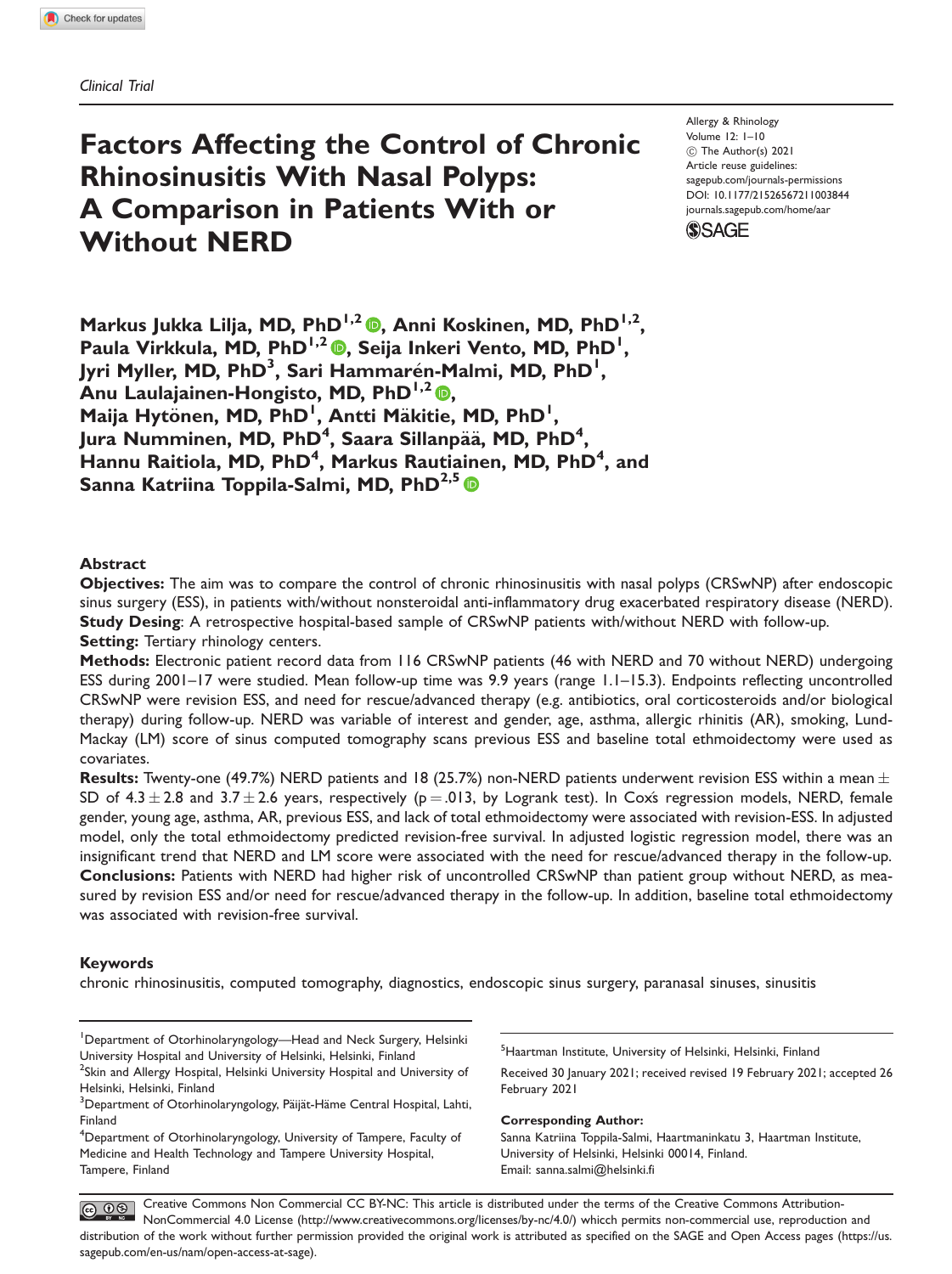## Introduction

Chronic rhinosinusitis (CRS) is a heterogeneous group of inflammatory diseases of the nose and paranasal sinuses lasting for at least  $12$  weeks,<sup>1</sup> with a prevalence varying between  $3-11\%$ .<sup>2,3</sup> CRS has a severe impact on quality of life, which is comparable with asthma, chronic obstructive pulmonary disease, and diabetes.<sup>2</sup> The costs of CRS are substantial.<sup>4,5</sup> CRS phenotypes are CRS with nasal polyps (CRSwNP) and without (CRSsNP). Both have several molecular endotypes.<sup>2</sup> CRSwNP affects  $0,5-4,5\%$  of the general population.<sup>1</sup> Its pathogenesis is related to defects in the sinonasal epithelial cell barrier, increased exposure aberrant interactions between airway mucosa and microbiota/irritants.<sup>1,6,7</sup> CRSwNP patients tend to have more extensive sinus disease than patients with CRSsNP as measured by the 22 item Sino-Nasal Outcome Test (SNOT-22) score, sinus computed tomography (CT) Lund-Mackay (LM) –scores, and endoscopic Lund-Kennedy-scores.1,8 Nonsteroidal anti-inflammatory drug exacerbated respiratory disease (NERD) has been reported in 8–26% of patients with CRSwNP.<sup>9</sup> NERD is characterized by severe eosinophilic hyperplastic inflammation of all sinuses and nasal passages as well as of the lower airways.<sup>10,11</sup>

A sudden worsening of preexisting symptoms suggests an exacerbation of CRS. European Position Paper on Rhinosinusitis and Nasal Polyps (EPOS) 2012 proposed the first definition of control in rhinosinusitis, which was slightly elaborated upon in the 2020 version.<sup>1</sup> It is based on a combined evaluation of symptom severity, nasal endoscopy and need for systemic medication (rescue treatment), and as such, CRS patients are defined as controlled, partly controlled or uncontrolled.

Several factors might associate with worsening of CRSwNP. CRSwNP patients have higher revision endoscopic sinus surgery (ESS) risk than CRSsNP patients.12,13 High serum and tissue eosinophilia values of CRSwNP have been shown to be associated with higher recurrence rates.<sup>14–17</sup> In operated CRSwNP patients, higher preoperative endoscopic nasal polyp (NP) score, asthma, NERD, comorbid allergic sensitization, tissue interleukin-5 (IL-5) levels, and frontal sinus disease have higher risk for revision surgery.<sup>18–23</sup> Smoking has been shown to decrease the time before revision surgery in CRSwNP.<sup>24</sup> Postoperative SNOT-22 results can be used to predict the risk of revision surgery in CRS.<sup>25</sup>

There is some evidence that recurrence rate of ESS is lower after ESS with extended approaches compared with limited one.<sup>1</sup> A systemic Cochrane review showed that

there is limited knowledge on whether isolated nasal polypectomy or more extensive sinus surgery is superior for CRSwNP.<sup>26</sup> A multicenter cohort study showed no difference in terms of health-related quality of life improvement between polypectomy and  $ESS.^{27}$  However, some studies suggest that more extensive surgery (such as total ethmoidectomy) might be more effective than simple polypectomy or minimal invasive ESS.<sup>28–31</sup>

The aim was to compare postoperative control of CRSwNP in patients with/without NERD. Disease control was measured by using revision ESS rate and, need for rescue/advanced therapy (e.g. antibiotics, oral corticosteroids (OCS) and/or biological therapy) during follow-up. We hypothesized that patients with NERD have higher risk of uncontrolled CRSwNP than patients without NERD.

## Methods

# $\overline{a}$

A retrospective hospital-based sample of CRSwNP patients in Finland with follow-up.

## Subjects

This retrospective follow-up study was carried out at the Skin and Allergy Hospital of Helsinki University Hospital, and Departments of Otorhinolaryngology – Head and Neck Surgery, at Helsinki and Tampere University Hospitals between 2001 and 2020. The study design (nro 31/13/03/00/2015) was approved by the Research Ethics Committee of the above mentioned hospital districts and a study permission was granted.

We used electronic health record data of in total 116 CRSwNP patients who underwent consultation for ESS between 2003 and 2017 in the above-mentioned hospitals. The inclusion criterion was ESS in  $\leq 1$  year after the sinus CT scans taken for the baseline consultation visit (or the baseline visit, if CT data were not available) and this procedure was defined as the "baseline ESS". Previous sinonasal surgery was allowed.

The group of CRSwNP with NERD involved a random sample of 46 patients undergoing baseline ESS between 2003–16. NERD data was obtained from patient records: a history of wheeze/cough/naso-ocular symptoms after ingestion of NSAID were considered a sign of NERD. NERD diagnosis was additionally based on a positive reaction (wheeze and/or naso-ocular reaction) after intake of acetylsalicylic acid (ASA) at the hospital in two patients.

The group pf CRSwNP without NERD involved 70 patients undergoing baseline ESS between 2003–2017.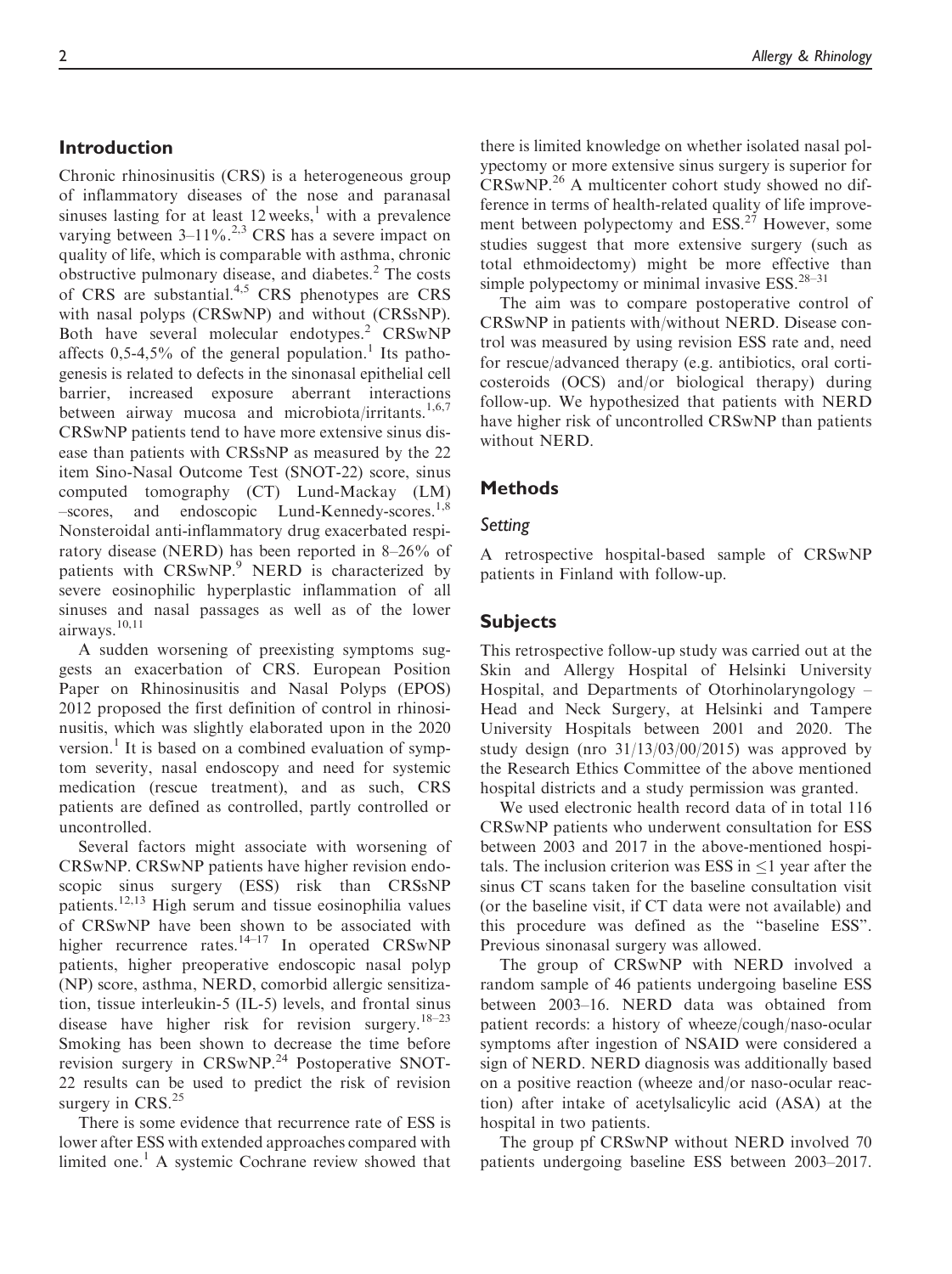They were (i) twenty-six CRSwNP patients eligible (e.g. meeting with inclusion/exclusion criteria), from a random sample of 69 CRSwNP patients who had undergone nasal polyp biopsy during ESS consultation/ESS at Tampere University Hospital between 2005–2007; (ii) thirty-eight CRSwNP patients eligible from a random sample of 246 CRS patients who had undergone ESS consultation between 2002–2017 at the Helsinki and Tampere University Hospitals; (iii) six CRSwNP patients eligible form a random sample of 97 CRS/rhinitis patients who underwent sinus CT scans due to suspicion of CRS at Tampere University Hospital during 2006–2011.32

The exclusion criteria for both groups were  $\alpha$ ge  $<$  18 years, sinus CT signs of previous total ethmoidectomy in baseline CT scans, no patient record information of endoscopic NPs during baseline visit or baseline ESS, missing data of baseline operation or follow-up, ASA desensitization, eosinophilic granulomatosis with polyangiitis, primary ciliary dyskinesia, cystic fibrosis, acute fungal rhinosinusitis, or severe systemic disease such as active cancer. CRSwNP was diagnosed according to the EPOS  $2012<sup>33</sup>$  Baseline and follow-up ESS were performed by eight surgeons. After surgery, patients were instructed to use topical corticosteroids (either sprays or drops) regularly to prevent polyp regrowth, but topical corticosteroid rinses were not used.

## Outcomes and Covariates

The follow-up data were collected from patient records on average (min-max) 9.9 (1.1–15.3) years after the baseline visit, until the last follow-up visit and/or corresponding patient record data of CRSwNP control. Two outcome measurements reflecting uncontrolled CRSwNP, were formed from the data: survival time until revision ESS or the end of follow-up; and need for rescue/advanced therapy, e.g. at least one of the following: (1.) >2 purchased doctor-prescribed antibiotic courses/year (2.)  $\geq$ 1 purchased doctor-prescribed OCS courses/year and/or continuous OCS (3.) initiation of biological therapy during the follow-up. Electronic prescription and/or patient record data (if available) of the visit at the time of prescription were used to confirm that courses were prescribed due to exacerbation of CRSwNP and/or asthma. The search for prescription data of the last two years was performed from the nation-wide electronic prescription database during 2018–2020, at least three years apart from the baseline ESS.

The data of covariates were collected from the hospitals patient records and sinus CT scans: gender, age, current smoking, allergic rhinitis (AR), asthma, previous ESS, and the extent of baseline ethmoidectomy. The definition of total ethmoidectomy was physician-reported opening of all ethmoidal cells  $\pm$  additional operations (Table 1). Partial ethmoidectomy was defined as all other types of opening of ethmoidal cells  $\pm$  additional operations. Polypectomy was defined as removal of NPs without opening of bony walls of ethmoidal cells  $\pm$  middle meatal antrostomy. Asthma diagnosis was based on patient record documentation on typical history and asthma symptoms, and findings of lung function test (spirometry and peak expiratory flow (PEF)) of at least 15% improvement with bronchodilator test in spirometry (in forced expiratory flow volume in one second (FEV1) or in forced vital capacity (FVC)) and/or recurrent 20% diurnal variation in PEF monitoring or recurrent 15% bronchodilator response in PEF monitoring or positive methacholine challenge test (moderate to severe bronchial hyperresponsiveness). NERD diagnosis was based on a positive patient history of wheeze/cough or naso-ocular symptoms after intake of NSAID.<sup>34</sup> A doctor-diagnosed AR was based on positive skin prick test or serum specific IgE results, in addition to typical symptoms.

## **Statistics**

For the statistical analysis SPSS Base 24 Statistical Software Package (SPSS Inc., Chicago, IL, USA) was used. The associations between predictor/covariates and outcomes of uncontrolled CRSwNP during follow-up were estimated using Fisher's exact test (dichotomous), and Kruskal-Wallis and Mann Whitney U test (continuous). Kaplan-Meier method and logrank test were used in revision-free survival models. Cox's proportional hazards model was used to evaluate the hazard ratio (HR) of revision ESS rate between different background variables. Each predisposing factor was modelled separately. The background variables that were associated significantly with revision ESS, were entered into the multivariable model. P-values < 0.05 were considered statistically significant.

## **Results**

Of the total of 116 CRSwNP patients, 53 (46%) were females, 50  $(43\%)$  had history of AR, 66  $(57\%)$  had asthma, 46 (40%) had NERD, and 23 (20%) were current smokers. At the baseline, the mean  $age \pm SD$  was  $48.6 \pm 15.4$  years. All patients underwent ESS within one year after the baseline consultation visit. Sixty patients (52%) did not have a history of previous ESS (Table 1). Patients with NERD were more often females and they had more often asthma diagnosis, higher median number of previous ESS, and higher median LM-score than patients without NERD (Table 1).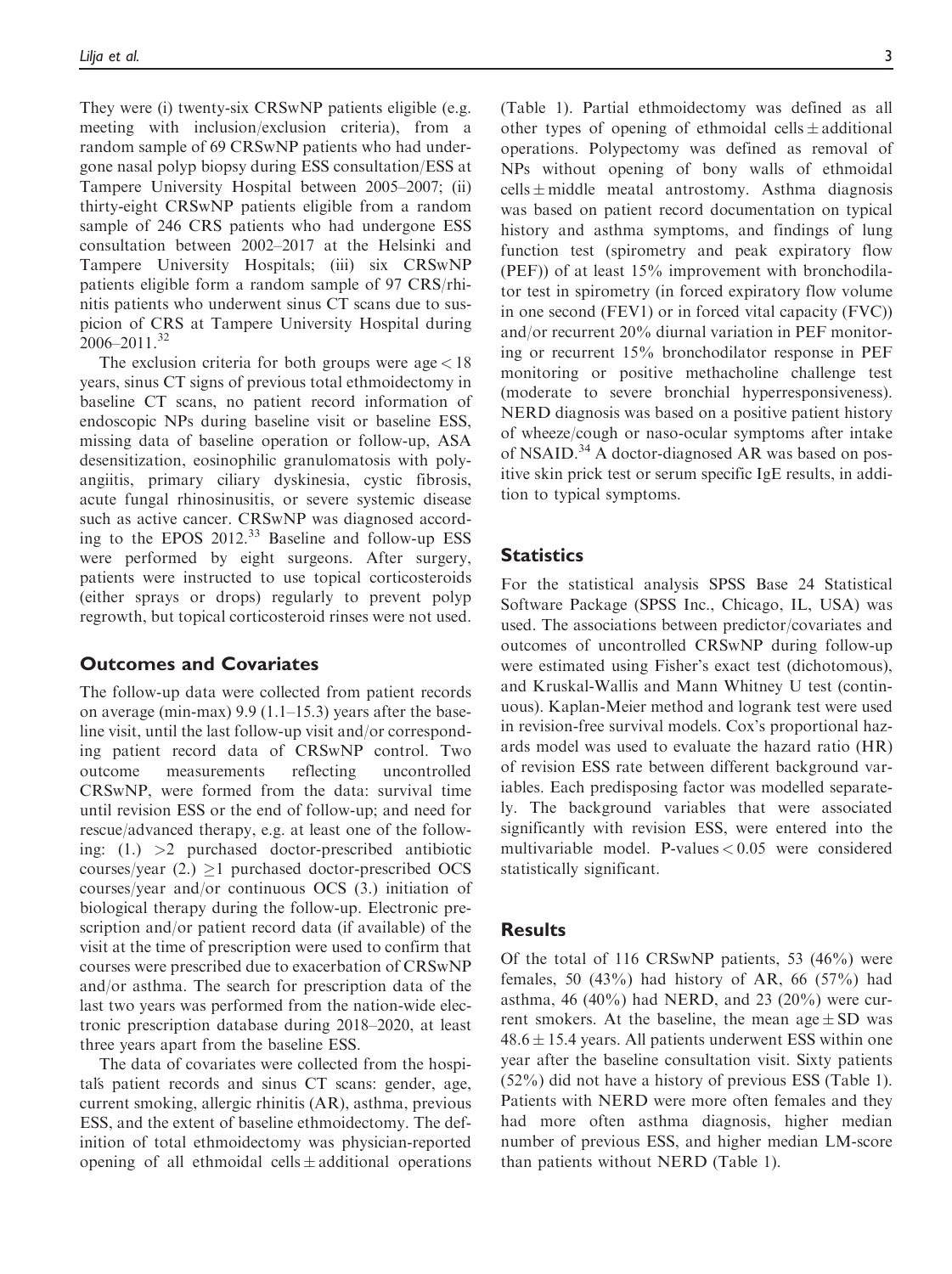|                                                                                         | <b>CRSwNP</b><br><b>Without NERD</b><br>$N = 70$ | <b>CRSwNP</b><br>With NERD<br>$N = 46$ | P     |
|-----------------------------------------------------------------------------------------|--------------------------------------------------|----------------------------------------|-------|
| Gender, n (%)                                                                           |                                                  |                                        |       |
| Female                                                                                  | 23 (32.9)                                        | 30 (65.2)                              | .001  |
| Male                                                                                    | 47 (67.1)                                        | 16(34.8)                               |       |
| Age, median (Q1-Q3)                                                                     | 48.8 (39.5-59.0)                                 | 50.0 (37.8-58.9)                       | .82   |
| Smoking, n (%)                                                                          |                                                  |                                        |       |
| No                                                                                      | 53 (77.9)                                        | 37 (82.2)                              | .64   |
| Current                                                                                 | 15(22.1)                                         | 8(17.8)                                |       |
| Asthma                                                                                  |                                                  |                                        |       |
| No                                                                                      | 46 (65.7)                                        | 3(6.7)                                 | <.001 |
| Yes                                                                                     | 24 (34.3)                                        | 42 (93.3)                              |       |
|                                                                                         |                                                  |                                        |       |
| Allergic rhinitis<br>No                                                                 |                                                  |                                        | .053  |
| Yes                                                                                     | 45 (64.3)                                        | 20 (44.4)                              |       |
|                                                                                         | 25 (35.7)                                        | 25(55.6)                               |       |
| $\geq$ 4 antibiotic courses /year                                                       |                                                  |                                        |       |
| No                                                                                      | 44 (74.6)                                        | 26 (70.3)                              | .65   |
| Yes                                                                                     | 15(25.4)                                         | 11(29.7)                               |       |
| $\geq$   peroral corticosteroid course /year                                            |                                                  |                                        |       |
| No                                                                                      | 41 (58.6)                                        | 23(50.0)                               | .45   |
| Yes                                                                                     | 29 (41.4)                                        | 23(50.0)                               |       |
| NP eosinophilia                                                                         |                                                  |                                        |       |
| $<$ 30%                                                                                 | 28 (49.1)                                        | 12(37.5)                               | .38   |
| $\geq$ 30%                                                                              | 29 (50.9)                                        | 20(62.5)                               |       |
| Baseline NP score, median (Q1-Q3)                                                       | $4(3-6)$                                         | $5(4-6)$                               | .076  |
| Total number of previous CRS surgeries, median (Q1-Q3)                                  | $0(0-1.25)$                                      | $1(0-2)$                               | .046  |
| A history of previous ESS                                                               |                                                  |                                        |       |
| No                                                                                      | 42 (58.6)                                        | 18(40.0)                               | .18   |
| Polypectomy (PP) ±middle/inferior meatal antrostomy (MMA/IMA)                           | 19(27.1)                                         | 15(33.3)                               |       |
| $PP$ + partial ethmoidectomy $\pm$ MMA $\pm$ frontal recess surgery (FRS)               | 7(10.0)                                          | 9(20.0)                                |       |
| $PP + total$ ethmoidectomy $\pm$ MMA                                                    | 1(1.4)                                           | 0(0)                                   |       |
| MMA/IMA without PP                                                                      | 1(1.4)                                           | 3(6.7)                                 |       |
| Baseline sinus CT scans                                                                 |                                                  |                                        |       |
| CT scans were available                                                                 | 58 (82.9)                                        | 40 (87.0)                              | .61   |
| Total Lund-Mackay score, median (Q1-Q3)                                                 | $14(12-17.5)$                                    | $15(14-21.5)$                          | .010  |
| Sum of the ethmoid Lund-Mackay scores, median (Q1-Q3)                                   | $4(4-6)$                                         | $6(4-8)$                               | .025  |
| Previous ESS signs of the baseline sinus CT scans                                       | 30(51.7)                                         | 30 (75.0)                              | .022  |
| Total removal of uncinated process                                                      | 7(12.1)                                          | 11(27.5)                               | .066  |
| Opening of the infundibulum                                                             | 8(13.8)                                          | 10(25.0)                               | .19   |
| Opening of the bulla ethmoidalis                                                        | 6(10.3)                                          | 4(10.0)                                | 1.0   |
| Opening of the basal lamella                                                            | 1(1.7)                                           | 1(2.5)                                 | 1.0   |
| Full anterior ethmoidectomy (up to frontal recess)                                      | 1(1.7)                                           | 1(2.5)                                 | 1.0   |
| Full posterior ethmoidectomy                                                            | 0(0)                                             | 0(0)                                   |       |
| Entrance of the frontal recess without performing adequate Draf 2a                      | 2(3.4)                                           | 0(0)                                   | .51   |
| Draf 2a                                                                                 | 2(3.4)                                           | 0(0)                                   | .51   |
| Opening of the sphenoid                                                                 | 0(0)                                             | 0(0)                                   | ÷     |
| Baseline ethmoidectomy                                                                  |                                                  |                                        |       |
| No                                                                                      | 22(31.4)                                         | 20 (43.5)                              | .39   |
| Partial                                                                                 | 32 (45.7)                                        | 19(41.3)                               |       |
| Total                                                                                   | 16(22.9)                                         | 7(15.2)                                |       |
| Baseline surgery performed in addition to ethmoidectomy                                 |                                                  |                                        |       |
| Polypectomy (PP) <sup>3</sup>                                                           | 17(24.6)                                         | 14(31.1)                               | .64   |
| $PP$ + middle meatal antrostomy <sup>4</sup> (MMA) $\pm$ inferior meatal antrost. (IMA) | 49 (71.0)                                        | 27 (60.0)                              |       |
| PP + frontal recess surgery/balloon (FRS) ±MMA                                          | 2(2.9)                                           | 2(4.4)                                 |       |
| PP+ sfenoidectomy ±MMA±FRS                                                              | 1(1.4)                                           | 2(4.4)                                 |       |
|                                                                                         |                                                  |                                        |       |

Table 1. Comparison Between Two Subject Groups: CRSwNP With NERD and CRSwNP Without NERD.

(continued)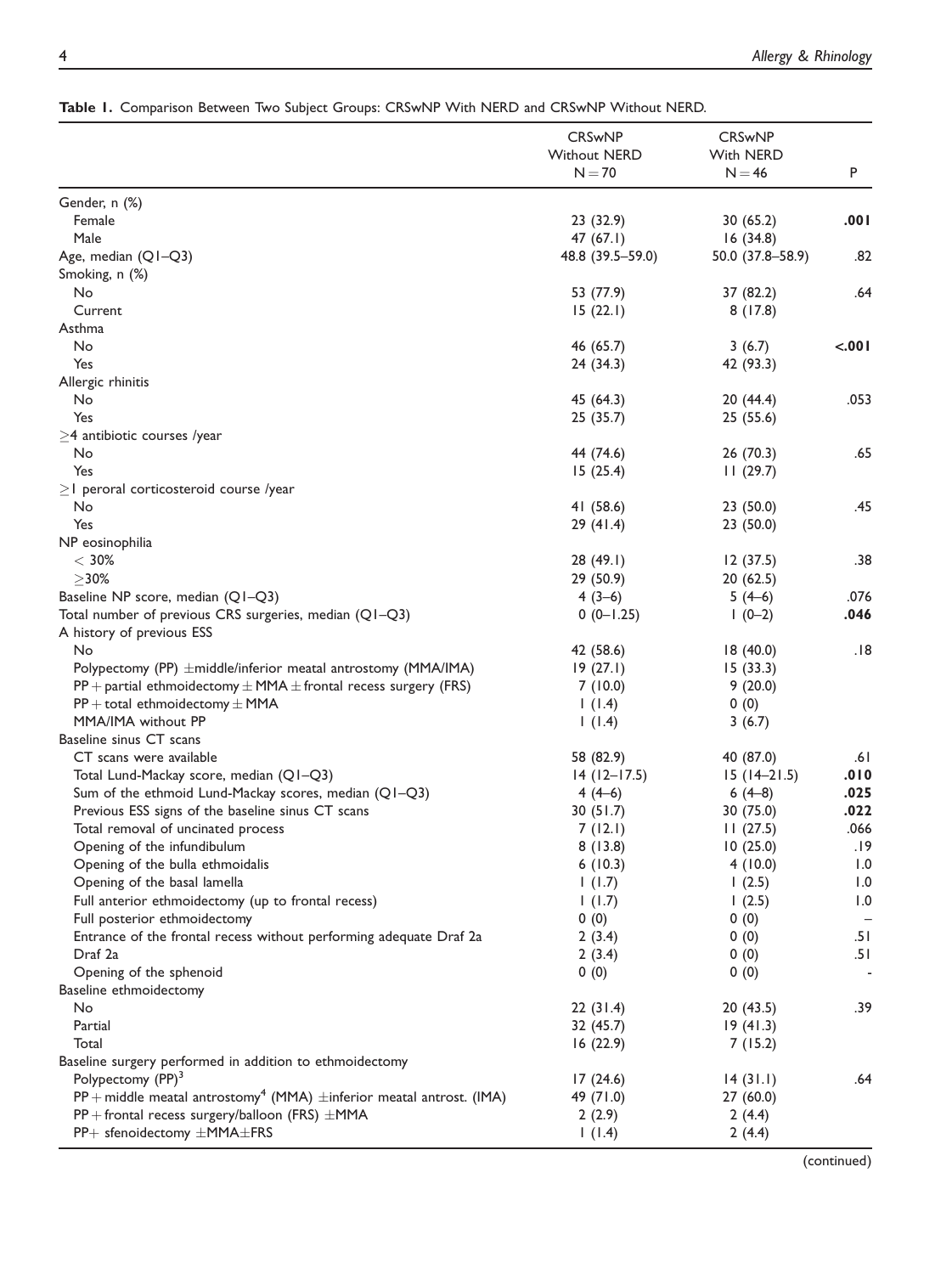#### Table 1. Continued.

|                                                                           | <b>CRSwNP</b><br><b>Without NERD</b><br>$N = 70$ | <b>CRSwNP</b><br>With NERD<br>$N = 46$ |      |
|---------------------------------------------------------------------------|--------------------------------------------------|----------------------------------------|------|
| Revision ESS performed during the follow-up                               |                                                  |                                        |      |
| No                                                                        | 52 (74.3)                                        | 25(54.3)                               | .016 |
| Polypectomy (PP) $\pm$ middle/inferior meatal antrostomy (MMA/IMA)        | 6(8.6)                                           | 6(13.0)                                |      |
| $PP$ + partial ethmoidectomy $\pm$ MMA $\pm$ frontal recess surgery (FRS) | 10(14.3)                                         | 6(13.0)                                |      |
| $PP + total$ ethmoidectomy $\pm$ MMA                                      | 2(2.9)                                           | 9(19.6)                                |      |

NERD = nonsteroidal anti-inflammatory drug exacerbated respiratory disease;  $CRS =$  chronic rhinosinusitis;  $AR =$  allergic rhinitis; NP = nasal polyps; FRS = frontal recess surgery; MMA = middle meatal antrostomy; RFA = radiofrequency ablation. P values by Fisher's exact test (dichotomous variables) or Mann Whitney U test (continuous variables). Q1 = 25% percentile, Q3 = 75% percentile. Polypectomy = removal of polyps  $\pm$  middle meatal maxillary antrostomy without ethmoidectomy Partial ethmoidectomy = anterior/partial ethmoidectomy in addition to polypectomy. Total ethmoidectomy = total ethmoidoctomy in addition to polypectomy; <sup>3</sup>One patient had additional septoplasty and middle turbinate resection. <sup>4</sup>Six patients had additional operations: inferior turbinate RFA (n = 4), septoplasty (n = 1), dental extractions (n = 1).

All subjects underwent endoscopic sinus surgery (ESS) at baseline.

Statistically significant  $p$  values (<.05) are in bold.



Figure 1. Revision-free survival models according to the Kaplan-Meier method. Predictive effect of (a) NERD and (b and c) extent of baseline ethmoidectomy to the time until revision endoscopic sinus surgery (ESS). P-values by log rank test.  $p_1 =$  general;  $p_2 =$  total ethmoidectomy vs. polypectomy or partial ethmoidectomy.

## Revision-Free Survival

Twenty-one (49.7%) NERD patients and 18 (25.7%) non-NERD patients underwent revision ESS within a mean  $\pm$  SD of 4.3  $\pm$  2.8 and 3.7  $\pm$  2.6 years, respectively. The over all follow-up time was  $9.6 \pm 3.8$  years in NERD group and  $10.0 \pm 3.2$  years in non-NERD group. In the survival analyses the mean (min-max) follow-up time was  $7.1 \pm 3.8$  years until the first revision surgery/2019, whichever came first. We formed a revision-free survival curve with logrank test, in which the predictor variables were NERD (Figure 1(A)) or, baseline polypectomy/partial/ total ethmoidectomy in subgroups without/with NERD (Figure 1(B) and (C)). NERD was associated with increased revision ESS risk when comparing with the

patients without NERD (Figure 1(A)). When observing the non-NERD group, baseline partial ethmoidectomy or baseline polypectomy was associated with increased revision ESS risk as compared with baseline total ethmoidectomy (Figure 1(B)). Yet in the NERD group, baseline total ethmoidectomy was not statistically significantly associated with revision-free survival (Figure 1(C)).

Cox's proportional hazards model was used to investigate the association between the revision-free survival time until the revision ESS, and the predictors. In a univariate model, NERD, female gender, young age, asthma, AR, previous ESS, and lack of total ethmoidectomy were associated with revision-ESS in the follow-up (Table 2). In a multivariable model, only total ethmoidectomy at baseline was associated with revision-free survival (Table 2).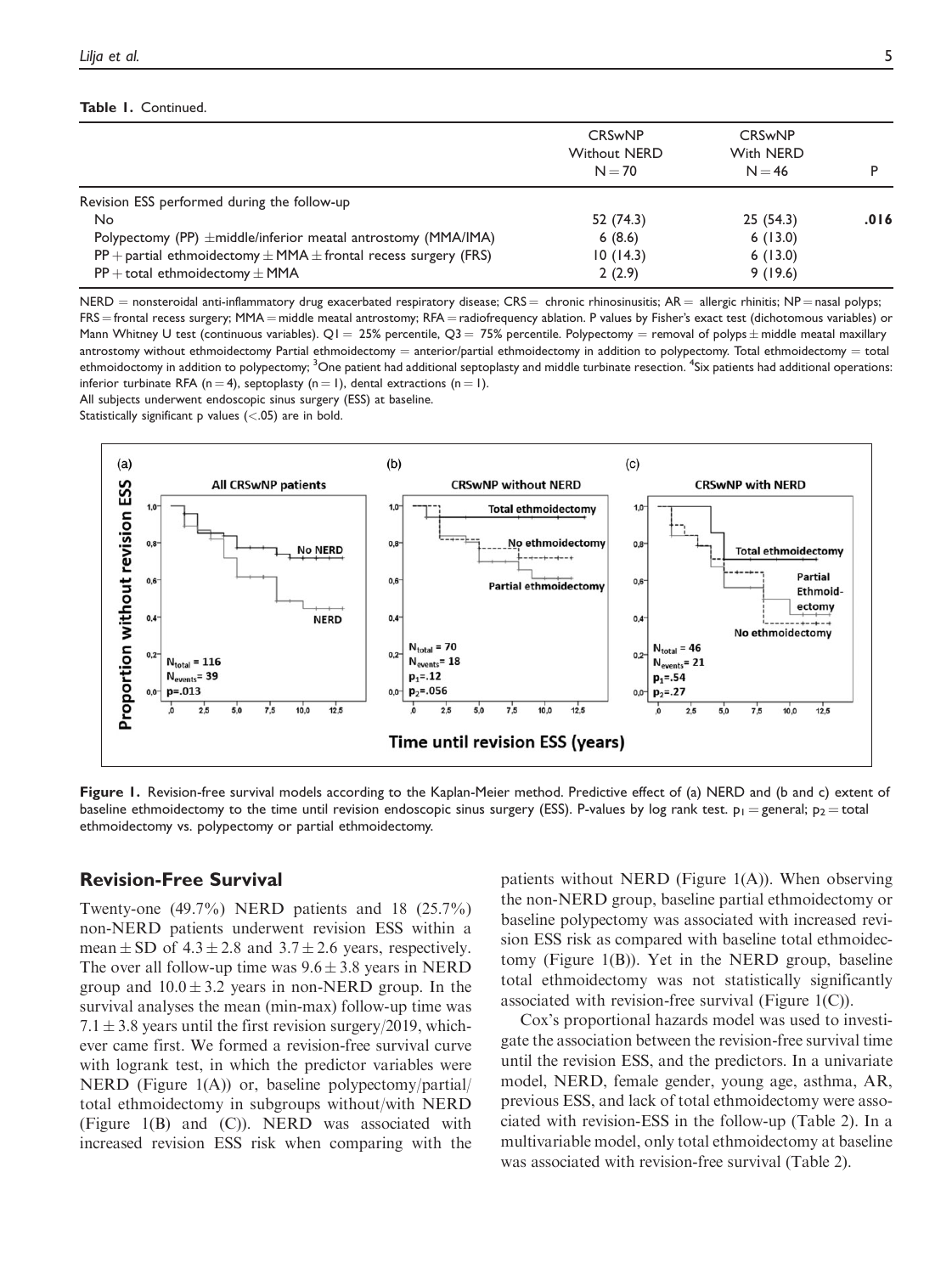|                        | N All | N (%) Events | HR (95% CI)            | P-Value | Adjusted HR (95% CI) | P-Value |
|------------------------|-------|--------------|------------------------|---------|----------------------|---------|
| <b>NERD</b>            |       |              |                        |         |                      |         |
| No                     | 70    | 18(25.7)     |                        |         |                      |         |
| Yes                    | 46    | 21(45.7)     | $2.13$ (1.13-4.00)     | .019    | $1.15(0.50 - 2.63)$  | .75     |
| Gender                 |       |              |                        |         |                      |         |
| Male                   | 63    | 15(23.8)     |                        |         |                      |         |
| Female                 | 53    | 24(45.3)     | $2.25$ (1.18-4.29)     | .014    | $1.52(0.73 - 3.17)$  | .26     |
| Age                    |       |              |                        |         |                      |         |
|                        |       |              | $0.97(0.95 - 1.00)$    | .021    | $0.98(0.95 - 1.00)$  | .073    |
| Current smoking        |       |              |                        |         |                      |         |
| No                     | 90    | 31(34.4)     |                        |         |                      |         |
| Yes                    | 23    | 8(34.8)      | $0.88$ $(0.40 - 1.91)$ | .75     | Not entered          |         |
| Asthma                 |       |              |                        |         |                      |         |
| No                     | 49    | 11(22.4)     |                        |         |                      |         |
| Yes                    | 66    | 28 (42.4)    | 2.45 (1.22-4.95)       | .012    | $1.89(0.71 - 5.06)$  | .21     |
| AR                     |       |              |                        |         |                      |         |
| No                     | 65    | 18(27.7)     |                        |         |                      |         |
| Yes                    | 50    | 21(42.0)     | $1.91(1.02 - 3.60)$    | .045    | $0.85(0.38 - 1.87)$  | .68     |
| LM score               |       |              |                        |         |                      |         |
|                        |       |              | $1.06$ (0.99-1.15)     | .12     | Not entered          |         |
| <b>Previous ESS</b>    |       |              |                        |         |                      |         |
| No                     | 60    | 15(25.0)     |                        |         |                      |         |
| Yes                    | 56    | 24 (42.9)    | $2.13$ (1.12-4.08)     | .022    | $1.69$ (0.86-3.33)   | .13     |
| Baseline ethmoidectomy |       |              |                        |         |                      |         |
| Total                  | 23    | 3(13.0)      |                        |         |                      |         |
| Partial                | 51    | 21(41.2)     | $3.75$ (1.12-12.56)    | .033    | $3.52$ (1.03-11.98)  | .044    |
| No (poly-pectomy)      | 42    | 15(35.7)     | 3.30 (0.95-11.39)      | .060    | 3.48 (0.99-12.23)    | .052    |

Table 2. Unadjusted and Adjusted Cox's Proportional Hazard Model for the Variables Analyzed Fitted for the Need for Revision Endoscopic Sinus Surgery (ESS) During the Follow-up of on Average 9.9 Years.

NERD = nonsteroidal anti-inflammatory drug exacerbated respiratory disease; AR= allergic rhinitis HR=Hazard ratio, CI=confidence interval. Only the variables that had significant p values  $(0.05,$  marked with bold font) in univariate model were entered into the multivariable model. Polypectomy = removal of polyps  $\pm$  middle meatal maxillary antrostomy without ethmoidectomy; Partial ethmoidectomy = anterior/partial ethmoidectomy in addition to polypectomy; Total ethmoidectomy  $=$  total ethmoidectomy in addition to polypectomy.

## Rescue/Advanced Therapy in the Follow-up

Medication data for the follow-up period 2018–2020 were available for  $112/116$  (96,6%) patients. This patient group data was analyzed in univariate and multivariable logistic regression models to find background variables associating with the need for rescue/advanced therapy in the follow-up. In the univariate model, NERD, asthma, and high LM score at baseline were associated with the need for rescue/advanced therapy in the follow-up (Table 3). When entering these three variables into the multivariable model, there was an insignificant trend that NERD and LM score were associated with the need for rescue/ advanced therapy in the follow-up (Table 3).

## **Discussion**

The purpose of this retrospective follow-up study was to compare postoperative control of CRSwNP patients between NERD and non-NERD groups. We found that NERD group had higher risk of uncontrolled CRSwNP than non-NERD group. We used two

outcome measurement variables for uncontrolled CRSwNP: revision ESS-rate and need for rescue/ advanced therapy in the follow-up. This is in line with previous observations that have shown by using different outcome variables that CRSwNP patients with asthma or NERD have a increased risk for uncontrolled disease compared with CRSwNP without these comorbidities.<sup>18,21-23,31,35</sup> CRSwNP patients with comorbid asthma and/or NERD patients have shown to benefit from ESS, yet long-term recurrence seems more common with these comorbidities.<sup>23,36,37</sup>

We also found in adjusted models that baseline total ethmoidectomy was associated with revision-free survival. This finding was more pronounced in the group without NERD than in the NERD group. This may reflect a more severe disease and a greater tendency for polyps to grow in NERD, despite the extent of baseline surgery. The literature has shown that CRSwNP patients with NERD have higher levels of serum and tissue eosinophils than CRSwNP without NERD, and both serum and tissue eosinophilia has been shown to predict polyps regrowth and ESS revisions.<sup>11,14-17</sup> There is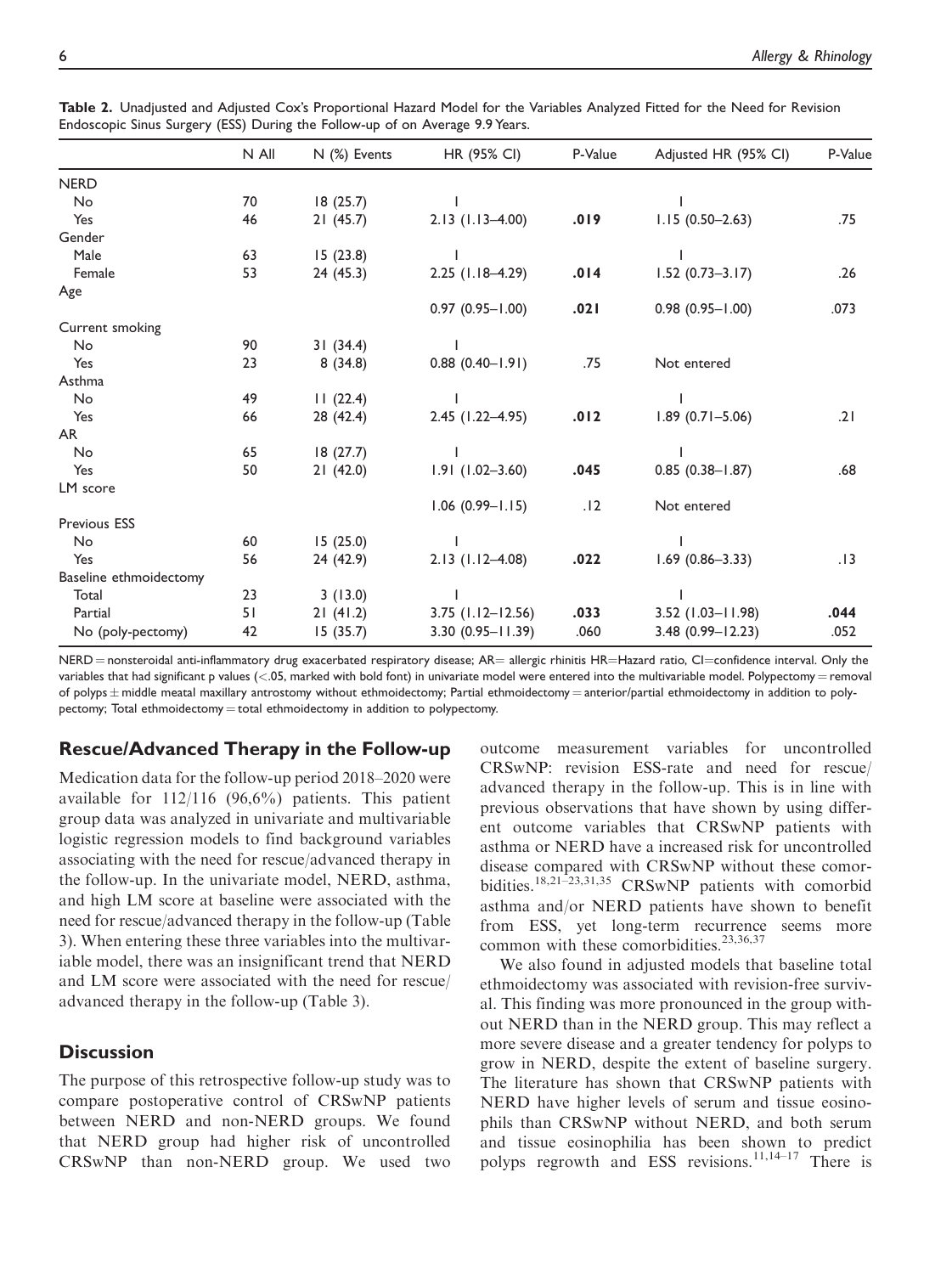|                        | N All | N (%) Events | OR (95% CI)         |      | Adjusted OR (95% CI) |      |
|------------------------|-------|--------------|---------------------|------|----------------------|------|
|                        |       |              |                     |      |                      |      |
| <b>NERD</b>            |       |              |                     |      |                      |      |
| No                     | 68    | 12(17.6)     |                     |      |                      |      |
| Yes                    | 44    | 19(43.2)     | $3.55$ (1.50-8.41)  | .004 | $2.85(0.89 - 9.16)$  | .079 |
| Gender                 |       |              |                     |      |                      |      |
| Male                   | 61    | 14(23.0)     |                     |      |                      |      |
| Female                 | 51    | 17(33.3)     | $1.68$ (0.73-3.86)  | .22  | Not entered          |      |
| Age                    |       |              |                     |      |                      |      |
|                        |       |              | $0.99(0.96 - 1.02)$ | .35  | Not entered          |      |
| Current smoking        |       |              |                     |      |                      |      |
| No                     | 87    | 26 (29.9)    |                     |      |                      |      |
| Yes                    | 22    | 4(18.2)      | $0.52(0.16 - 1.69)$ | 0.28 | Not entered          |      |
| Asthma                 |       |              |                     |      |                      |      |
| No                     | 47    | 8(17.0)      |                     |      |                      |      |
| Yes                    | 64    | 22(34.4)     | $2.55$ (1.02-6.40)  | .046 | $1.29(0.37 - 4.55)$  | .69  |
| AR                     |       |              |                     |      |                      |      |
| No                     | 62    | 16(25.8)     |                     |      |                      |      |
| Yes                    | 49    | 14(28.6)     | $1.15(0.50-2.67)$   | .75  | Not entered          |      |
| LM score               |       |              | $1.14(1.03 - 1.27)$ | .012 | $1.11(1.00 - 1.24)$  | .055 |
| <b>Previous ESS</b>    |       |              |                     |      |                      |      |
| No                     | 58    | 13(22.4)     |                     |      |                      |      |
| Yes                    | 54    | 18(33.3)     | $1.73(0.75 - 4.00)$ | .20  | Not entered          |      |
| Baseline ethmoidectomy |       |              |                     |      |                      |      |
| Total                  | 23    | 6(26.1)      |                     |      |                      |      |
| Partial                | 49    | 15(30.6)     | $1.25(0.41 - 3.80)$ | .69  | Not entered          |      |
| No (poly-pectomy)      | 40    | 10(25.0)     | $0.94(0.29 - 3.06)$ | .92  |                      |      |

Table 3. Univariate and Multivariable Binary Logistic Regression Models for the Background Variables Analyzed Fitted for the Need for Rescue/Advanced Therapy in the Follow-up.

The rescue/advanced therapy was defined as at least one of the following:  $(1.) > 2$  purchased doctor-prescribed antibiotic courses/year  $(2.) \ge 1$  purchased doctor-prescribed OCS/year and/or continuous OCS (3.) initiation of biological therapy during the follow-up . The data was not available from 4 patients. Bold values denote statistical significance at the  $p < 0.05$  level. The second model is a multivariable model adjusted by the background variables that were associated at  $p < 0.05$  level in the first model. NERD= non-steroidal anti-inflammatory drug exacerbated respiratory disease.

limited knowledge of effect of extent of ethmoidal surgery on the revision ESS rate. Jankowski et al. has shown that more extensive surgery (nasalization of the ethmoids) was associated with lesser polyp recurrence.<sup>29</sup> Browne et al. has concluded that nasal polypectomy with additional surgery seems to have no benefit over simple polypectomy in terms of health-related quality of life improvement. $27$  The study by Wu et al. has shown that the median time to revision surgery was longer in patients who underwent middle turbinate resection rather than preservation.<sup>24</sup> Mastersson et al. has reported that extensive ESS had lower revision surgery rate compared to polyposis surgery limited to anterior ethmoids.<sup>30</sup> Bassioni and Wormald has shown that Draf 3 frontal sinusotomy reduced the prevalence of polyp recurrence.<sup>21</sup> Thus, most previous studies seem to be in line with the results presented in our study, which indicate that extended surgery might lead to better disease control in CRSwNP than limited surgery. However, a Cochrane review in 2014 has not identified any trials which would have met their inclusion criteria.<sup>26</sup>

Studies suggest that more extensive sinus surgery could be more effective than limited surgery in the treatment of CRSwNP.<sup>21,24,29,30</sup> However, as mentioned in the EPOS 2020, the weight of evidence for extended approaches lies in revision cases, not in primary surgeries.<sup>1</sup> When choosing between limited or extended surgery, the potential disadvantages and financial implications as well as the available hospital resources should be considered. A Japanese group showed in a database analysis of 50,734 patients, that the extent of ESS did not significantly affect the overall complication rate, but multiple sinus surgery was associated with a higher rate of orbital injury comparing with single sinus surgery or with surgery for all the sinuses.<sup>38</sup> However, extended surgery is more expensive and requires more operating room time. $38,39$  In future studies, it should be assessed whether the higher costs of extended surgery will lead to a reduction in subsequent healthcare costs.

In our study about a half of the patients had undergone one or more previous ESS, which was a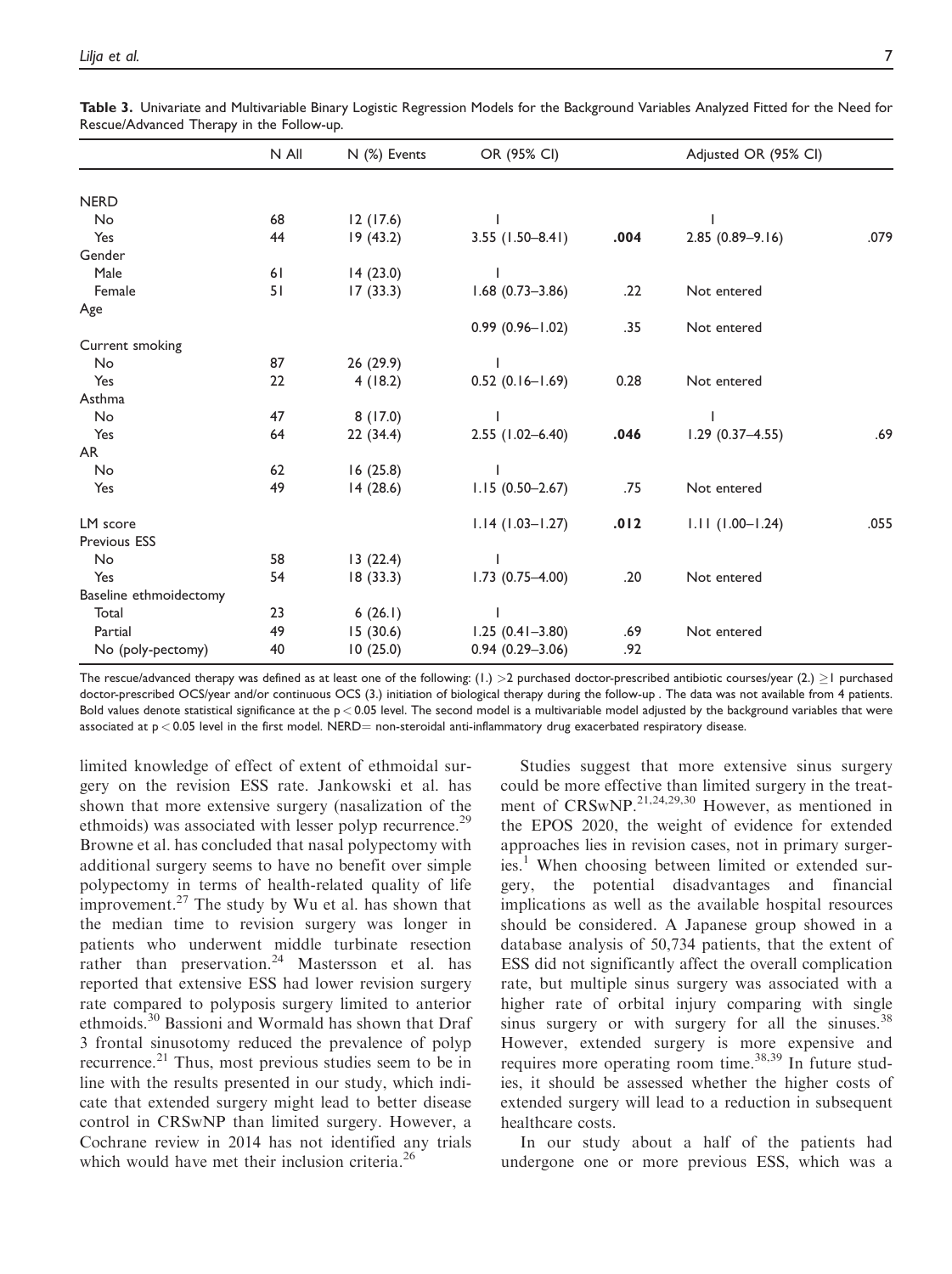predictor of the need for revision ESS in the follow-up in unadjusted model. Yet previous ESS was not associated with recurrence-free survival in adjusted model. It has been reported earlier that revision rate is higher in CRSwNP if the patient has a history of previous surgery, $19,23$  but the finding has not been consistent in all reports.<sup>24,40</sup>

We acknowledge that in order to reduce variables in statistical models, we focused on observing the extent of ethmoidectomy although also surgery of other paranasal sinuses could have had affected the results. Middle meatal antrostomy was performed in the most of baseline surgery cases yet, patient record data was not available of the extent of middle meatal antrostomy. Frontal surgery was performed in only a few baseline cases. Thus a prospective study with increased subject number would be warranted. Other limitations of this retrospective study include small sample size and lack of a standardized patient-reported outcome measurement. We acknowledge that due to retrospective nature of this study, proper data was not available if the patients had used intranasal corticosteroids postoperatively according to instructions, which could have affected the results. Our analysis of revision surgery may have been influenced by several factors unrelated to the recurrence of CRS, including waiting times for surgery, patients' preferences to delay surgery for personal reasons, the patient's tolerance of recurrent sinusitis symptoms, baseline operative technique, and the surgeon's opinion as to when revision surgery is clinically warranted. It is also possible that a patient may have changed to private hospital leading to a slight possibility that no accurate follow-up data was available On the other hand, public medical care covers over  $90\%$  of operations in Finland<sup>41</sup> and the patients who were no longer in hospital followup were followed up by reviewing electronic prescriptions, which would minimize this source of possible bias.

## Conclusion

This retrospective cohort of CRSwNP patients showed that NERD group had higher risk of uncontrolled disease than patient group without NERD as measured by revision ESS and/or need for rescue/advanced therapy in the follow-up. In addition, baseline total ethmoidectomy was associated with revision-free survival.

#### Ethical Approval

This study was approved by our institutional review board.

## Statement of Human and Animal Rights

This article does not contain any studies with human or animal subjects.

## Statement of Informed Consent

There are no human subjects in this article and informed consent is not applicable.

#### Authors' Contributions

Markus Jukka Lilja: Author has participated in study planning, data collection, data management, and manuscript preparation.

Anni Koskinen: Author has participated in study planning, data collection, data management, and manuscript preparation.

Paula Virkkula: Author has participated in study planning, data collection, data management, and manuscript preparation.

Seija Inkeri Vento: Author has participated in study planning, data collection, data management, and manuscript preparation.

Jyri Myller: Author has participated in study planning, data collection, data management, and manuscript preparation.

Sari Hammarén-Malmi: Author has participated in study planning, data collection, data management, and manuscript preparation.

Anu Laulajainen-Hongisto: Author has participated in study planning, data collection, data management, and manuscript preparation.

Maija Hytönen: Author has participated in study planning, data collection, data management, and manuscript preparation.

Antti Mäkitie: Author has participated in study planning, data collection, data management, and manuscript preparation.

Jura Numminen: Author has participated in study planning, data collection, data management, and manuscript preparation.

Saara Sillanpää Author has participated in study planning, data collection, data management, and manuscript preparation.

Hannu Raitiola: Author has participated in study planning, data collection, data management, and manuscript preparation.

Markus Rautiainen: Author has participated in study planning, data collection, data management, and manuscript preparation.

Sanna Katriina Toppila-Salmi: Author has planned and directed the study and participated in data collection, data management, and manuscript preparation.

#### Declaration of Conflicting Interests

The author(s) declared the following potential conflicts of interest with respect to the research, authorship, and/or publication of this article: STS reports consultancies for AstraZeneca, ERT, Novartis, Sanofi Pharma, and Roche Products and a grant of GSK, outside the submitted work. All other authors declare no conflicts of interest.

#### Funding

The author(s) disclosed receipt of the following financial support for the research, authorship, and/or publication of this article: The study was supported in part by research grants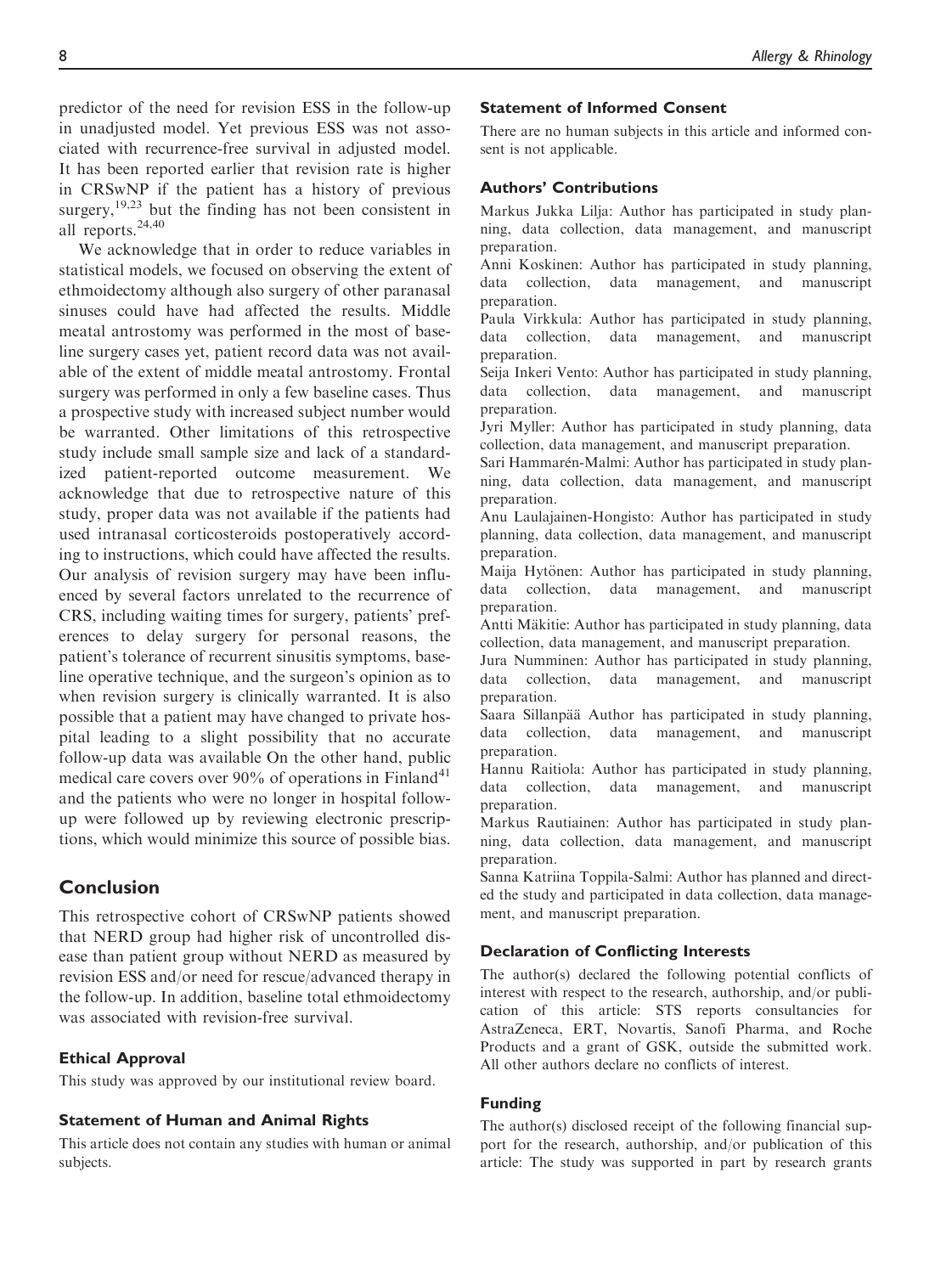from the Finnish Association of Otorhinolaryngology and Head and Neck Surgery, Finnish Medical Foundation, the Finnish Medical Society Duodecim, the Finnish Society of Allergology and Immunology, the Jane and Aatos Erkko Foundation, the Finnish Cultural Foundation, Paulo Foundation, Sigrid Juselius Foundation, State funding for university-level health research (TYH2018103), the Tampere Tuberculosis Foundation, the Väinö and Laina Kivi Foundation, and the Yriö Jahnsson Foundation.

#### ORCID iDs

Markus Jukka Lilja D <https://orcid.org/0000-0003-1781-1718> Paula Virkkula **D** <https://orcid.org/0000-0003-4224-5201>

Anu Laulajainen-Hongisto **D** [https://orcid.org/0000-0001-](https://orcid.org/0000-0001-5109-6944) [5109-6944](https://orcid.org/0000-0001-5109-6944)

Sanna Katriina Toppila-Salmi **D** [https://orcid.org/0000-0003-](https://orcid.org/0000-0003-0890-6686) [0890-6686](https://orcid.org/0000-0003-0890-6686)

#### **References**

- 1. Fokkens WJ, Lund VJ, Hopkins C, et al. European position paper on rhinosinusitis and nasal polyps 2020. Rhinology. 2020;58(1):1–464.
- 2. Hastan D, Fokkens WJ, Bachert C, et al. Chronic rhinosinusitis in europe–an underestimated disease. A GA(2) LEN study. Allergy. 2011;66(9):1216–1223.
- 3. Dietz de Loos D, Lourijsen ES, Wildeman MAM, et al. Prevalence of chronic rhinosinusitis in the general population based on sinus radiology and symptomatology. J Allergy Clin Immunol. 2019;143(3):1207–1214.
- 4. Smith KA, Orlandi RR, Rudmik L. Cost of adult chronic rhinosinusitis: a systematic review. Laryngoscope. 2015;125(7):1547–1556.
- 5. Lourijsen ES, Fokkens WJ, Reitsma S. Direct and indirect costs of adult patients with chronic rhinosinusitis with nasal polyps. Rhinology. 2020;58(3):213–217.
- 6. Toppila-Salmi S, van Drunen CM, Fokkens WJ, et al. Molecular mechanisms of nasal epithelium in rhinitis and rhinosinusitis. Curr Allergy Asthma Rep. 2015;15(2):495.
- 7. Hulse KE. Immune mechanisms of chronic rhinosinusitis. Curr Allergy Asthma Rep. 2016;16(1):1.
- 8. Dennis SK, Lam K, Luong A. A review of classification schemes for chronic rhinosinusitis with nasal polyposis endotypes. Laryngoscope Investig Otolaryngol. 2016;1(5):130–134.
- 9. Kowalski ML, Agache I, Bavbek S, et al. Diagnosis and management of NSAID-exacerbated respiratory disease (N-ERD)-a EAACI position paper. Allergy. 2019;74(1):28–39.
- 10. Stevens WW, Schleimer RP. Aspirin-exacerbated respiratory disease as an endotype of chronic rhinosinusitis. Immunol Allergy Clin North Am. 2016;36(4):669–680.
- 11. Steinke JW, Payne SC, Borish L. Eosinophils and mast cells in aspirin-exacerbated respiratory disease. Immunol Allergy Clin North Am. 2016;36(4):719–734.
- 12. Smith KA, Orlandi RR, Oakley G, et al. Long-term revision rates for endoscopic sinus surgery. Int Forum Allergy Rhinol. 2019;9(4):402–408.
- 13. Koskinen A, Salo R, Huhtala H, et al. Factors affecting revision rate of chronic rhinosinusitis. Laryngoscope Investig Otolaryngol. 2016;1(4):96–105.
- 14. Brescia G, Barion U, Zanotti C, Giacomelli L, Martini A, Marioni G. The prognostic role of serum eosinophil and basophil levels in sinonasal polyposis. Int Forum Allergy Rhinol. 2017;7(3):261–267.
- 15. Lou H, Meng Y, Piao Y, et al. Predictive significance of tissue eosinophilia for nasal polyp recurrence in the Chinese population. Am J Rhinol Allergy. 2015;29(5):350–356.
- 16. Brescia G, Pedruzzi B, Barion U, et al. Are neutrophil-, eosinophil-, and basophil-to-lymphocyte ratios useful markers for pinpointing patients at higher risk of recurrent sinonasal polyps? Am J Otolaryngol. 2016;37(4):339–345.
- 17. Brescia G, Marioni G, Franchella S, et al. A prospective investigation of predictive parameters for post-surgical recurrences in sinonasal polyposis. Eur Arch Otorhinolaryngol. 2016;273(3):655–660.
- 18. Mendelsohn D, Jeremic G, Wright ED, et al. Revision rates after endoscopic sinus surgery: a recurrence analysis. Ann Otol Rhinol Laryngol. 2011;120(3):162–166.
- 19. DeConde AS, Mace JC, Levy JM, et al. Prevalence of polyp recurrence after endoscopic sinus surgery for chronic rhinosinusitis with nasal polyposis. Laryngoscope. 2017;127(3):550–555.
- 20. Calus L, Van Bruaene N, Bosteels C, et al. Twelve-year follow-up study after endoscopic sinus surgery in patients with chronic rhinosinusitis with nasal polyposis. Clin Transl Allergy. 2019;9(1):1–11.
- 21. Bassiouni A, Wormald PJ. Role of frontal sinus surgery in nasal polyp recurrence. Laryngoscope. 2013;123(1):36–41.
- 22. Loftus CA, Soler ZM, Koochakzadeh S, et al. Revision surgery rates in chronic rhinosinusitis with nasal polyps: meta-analysis of risk factors. Int Forum Allergy Rhinol. 2020;10(2):199–207.
- 23. Wynn R, Har-El G. Recurrence rates after endoscopic sinus surgery for massive sinus polyposis. Laryngoscope. 2004;114(5):811–813.
- 24. Wu AW, Ting JY, Platt MP, et al. Factors affecting time to revision sinus surgery for nasal polyps: a 25-year experience. Laryngoscope. 2014;124(1):29–33.
- 25. Rudmik L, Soler ZM, Hopkins C. Using postoperative SNOT-22 to help predict the probability of revision sinus surgery. Rhinology. 2016;54(2):111-116.
- 26. Sharma R, Lakhani R, Rimmer J, et al. Surgical interventions for chronic rhinosinusitis with nasal polyps. Cochrane Database Syst Rev. 2014;11:CD006990.
- 27. Browne JP, Hopkins C, Slack R, et al. Health-related quality of life after polypectomy with and without additional surgery. Laryngoscope. 2006;116(2):297–302.
- 28. Chen FH, Deng J, Hong HY, et al. Extensive versus functional endoscopic sinus surgery for chronic rhinosinusitis with nasal polyps and asthma: a 1-year study. Am J Rhinol Allergy. 2016;30(2):143–148.
- 29. Jankowski R, Pigret D, Decroocq F, et al. Comparison of radical (nasalisation) and functional ethmoidectomy in patients with severe sinonasal polyposis. A retrospective